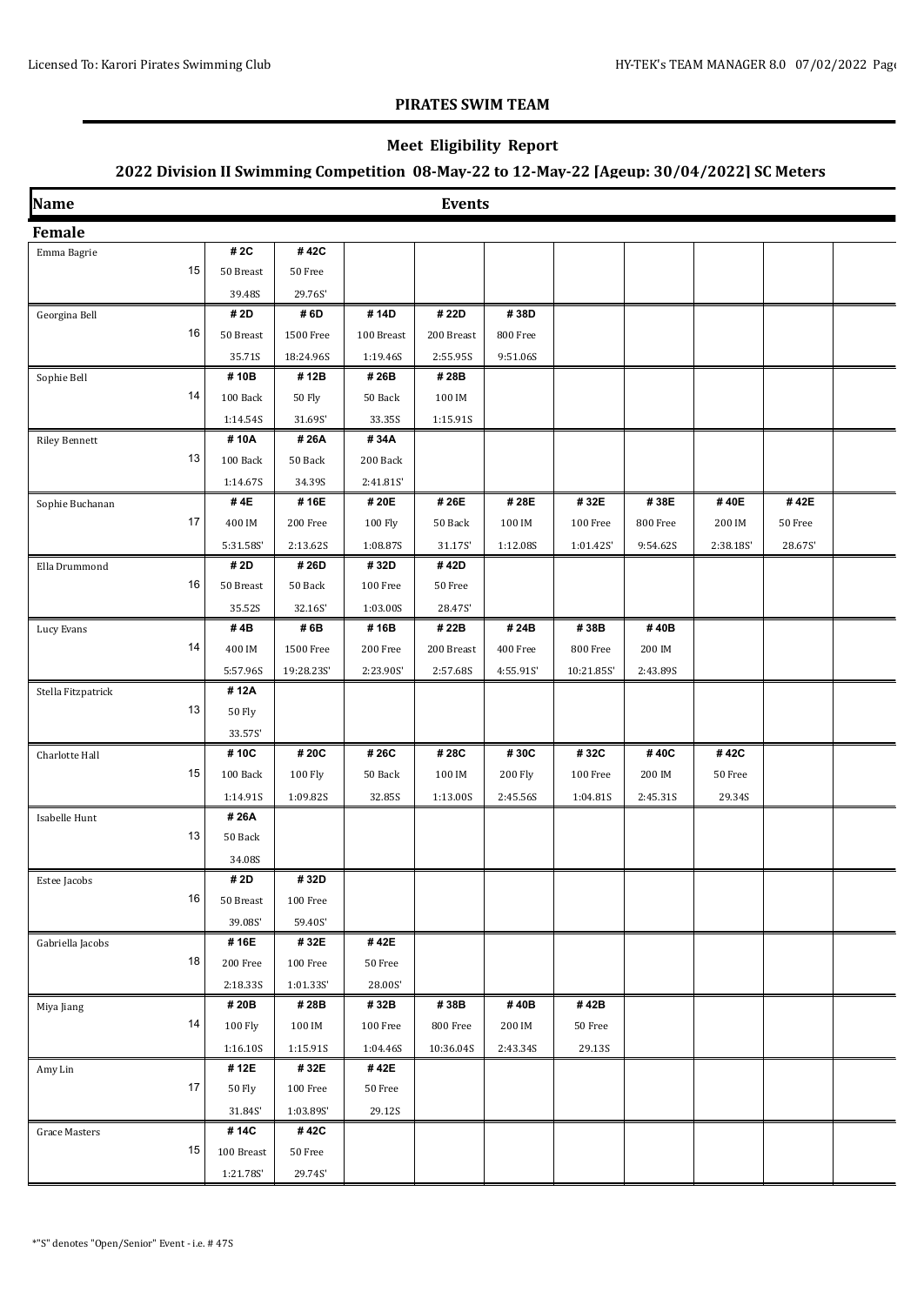### **Meet Eligibility Report**

| Name                |           |               |            | <b>Events</b> |            |          |            |          |                |          |
|---------------------|-----------|---------------|------------|---------------|------------|----------|------------|----------|----------------|----------|
| <b>Brooke Miles</b> | #10E      |               |            |               |            |          |            |          |                |          |
| 17                  | 100 Back  |               |            |               |            |          |            |          |                |          |
|                     | 1:08.50S  |               |            |               |            |          |            |          |                |          |
| Tayla Miles         | #16C      | #32C          | #38C       |               |            |          |            |          |                |          |
| 15                  | 200 Free  | 100 Free      | 800 Free   |               |            |          |            |          |                |          |
|                     | 2:14.60S' | 59.88S        | 9:55.25S   |               |            |          |            |          |                |          |
| Jade Morrison       | #20E      | #28E          | #32E       | #40E          | #42E       |          |            |          |                |          |
| 17                  | 100 Fly   | 100 IM        | 100 Free   | 200 IM        | 50 Free    |          |            |          |                |          |
|                     | 1:15.54S  | 1:12.64S      | 1:04.99S   | 2:36.35S      | 29.23S     |          |            |          |                |          |
| Elaina Neal         | # 2E      | #4E           | #10E       | #12E          | #14E       | #20E     | # 22E      | #28E     | #30E           | #32E     |
| 17                  | 50 Breast | 400 IM        | 100 Back   | 50 Fly        | 100 Breast | 100 Fly  | 200 Breast | 100 IM   | <b>200 Fly</b> | 100 Free |
|                     | 37.99S    | 5:33.02S      | 1:13.28S   | 32.00S        | 1:21.23S   | 1:09.33S | 2:55.61S   | 1:12.42S | 2:34.00S       | 1:04.07S |
|                     | #40E      | #42E          |            |               |            |          |            |          |                |          |
|                     | 200 IM    | 50 Free       |            |               |            |          |            |          |                |          |
|                     | 2:32.58S  | 29.83S        |            |               |            |          |            |          |                |          |
| Molly Player        | # 2E      | #12E          | #14E       | #32E          | #42E       |          |            |          |                |          |
| 17                  | 50 Breast | <b>50 Fly</b> | 100 Breast | 100 Free      | 50 Free    |          |            |          |                |          |
|                     | 36.67S    | 30.82S'       | 1:20.34S'  | 1:01.06S      | 28.15S     |          |            |          |                |          |
| Lucy Price          | #10B      | #26B          | #32B       | #40B          | #42B       |          |            |          |                |          |
| 14                  | 100 Back  | 50 Back       | 100 Free   | 200 IM        | 50 Free    |          |            |          |                |          |
|                     | 1:12.12S  | 32.67S        | 1:02.47S   | 2:38.755      | 28.28S'    |          |            |          |                |          |
| Sophie Sloan        | #12D      | #26D          | #42D       |               |            |          |            |          |                |          |
| 16                  | 50 Fly    | 50 Back       | 50 Free    |               |            |          |            |          |                |          |
|                     | 32.45S'   | 34.25S'       | 29.28S     |               |            |          |            |          |                |          |
| Catherine Sonerson  | #4C       | #10C          | #12C       | #14C          | #16C       | # 20C    | # 22C      | # 26C    | #30C           | #32C     |
| 15                  | 400 IM    | 100 Back      | 50 Fly     | 100 Breast    | 200 Free   | 100 Fly  | 200 Breast | 50 Back  | <b>200 Fly</b> | 100 Free |
|                     | 5:30.16S  | 1:11.74S      | 30.48S'    | 1:22.83S      | 2:17.55S   | 1:09.72S | 3:03.355   | 34.01S   | 2:46.80S       | 1:03.60S |
|                     | #34C      | #38C          | #40C       |               |            |          |            |          |                |          |
|                     | 200 Back  | 800 Free      | 200 IM     |               |            |          |            |          |                |          |
|                     | 2:31.27S  | 9:41.00S      | 2:34.67S   |               |            |          |            |          |                |          |
| Neve Tassicker      | # 2D      | #10D          | # 26D      | #32D          | #42D       |          |            |          |                |          |
| 16                  | 50 Breast | 100 Back      | 50 Back    | 100 Free      | 50 Free    |          |            |          |                |          |
|                     | 36.62S'   | 1:09.67S      | 32.73S'    | 1:00.835'     | 28.46S'    |          |            |          |                |          |
| Kiritiira Townsend  | #26C      |               |            |               |            |          |            |          |                |          |
| 15                  | 50 Back   |               |            |               |            |          |            |          |                |          |
|                     | 34.50S    |               |            |               |            |          |            |          |                |          |
| Isabella Valentine  | # 6E      | #10E          | #16E       | # 24E         | #26E       | #28E     | #32E       | #34E     | #38E           | #42E     |
| 18                  | 1500 Free | 100 Back      | 200 Free   | 400 Free      | 50 Back    | 100 IM   | 100 Free   | 200 Back | 800 Free       | 50 Free  |
|                     | 18:55.84S | 1:12.14S      | 2:16.44S   | 4:40.83S      | 33.87S     | 1:15.77S | 1:05.10S   | 2:29.01S | 9:44.95S       | 29.64S   |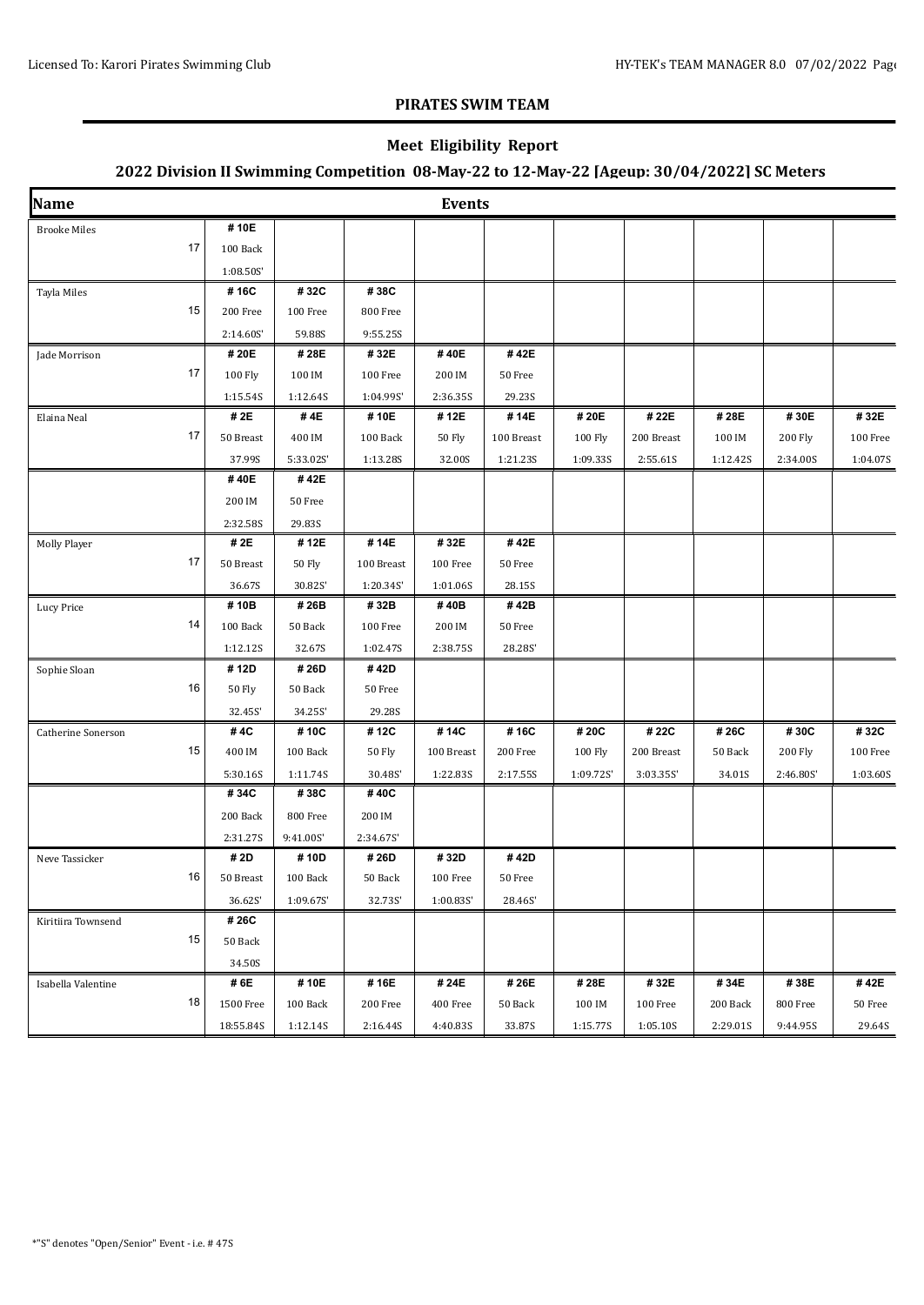### **Meet Eligibility Report**

| Name                |                     |               |                      | <b>Events</b> |            |           |           |          |          |           |
|---------------------|---------------------|---------------|----------------------|---------------|------------|-----------|-----------|----------|----------|-----------|
| <b>Male</b>         |                     |               |                      |               |            |           |           |          |          |           |
| Zachary Alexander   | #9B                 | #11B          | #31B                 | #33B          | #43B       |           |           |          |          |           |
|                     | 14<br>100 Back      | 50 Fly        | $100\,\mathrm{Free}$ | 200 Back      | 50 Free    |           |           |          |          |           |
|                     | 1:07.35S            | 30.44S'       | 1:01.70S             | 2:26.48S      | 27.54S'    |           |           |          |          |           |
| Matthew Allen       | #11E                | #19E          | # 27E                | #31E          | #39E       | #43E      |           |          |          |           |
|                     | 17<br><b>50 Fly</b> | 100 Fly       | 100 IM               | 100 Free      | 200 IM     | 50 Free   |           |          |          |           |
|                     | 28.84S'             | 1:05.92S      | 1:09.51S             | 59.70S'       | 2:32.20S'  | 27.21S'   |           |          |          |           |
| Louis Appleby       | #9D                 | #11D          | #15D                 | # 25D         | #27D       | #31D      | #33D      | #39D     | #43D     |           |
|                     | 16<br>100 Back      | <b>50 Fly</b> | 200 Free             | 50 Back       | 100 IM     | 100 Free  | 200 Back  | 200 IM   | 50 Free  |           |
|                     | 1:04.68S            | 29.60S        | 2:09.40S             | 30.20S        | 1:08.56S   | 56.66S'   | 2:20.54S  | 2:29.32S | 25.85S'  |           |
| Eligh Ashby         | #1E                 | #25E          | # 27E                |               |            |           |           |          |          |           |
|                     | 18<br>50 Breast     | 50 Back       | 100 IM               |               |            |           |           |          |          |           |
|                     | 35.68S              | 30.54S'       | 1:03.02S             |               |            |           |           |          |          |           |
| Cody Bennett        | #5D                 | #9D           | #11D                 | #15D          | #23D       | #31D      | #33D      | #39D     | #43D     |           |
|                     | 16<br>400 IM        | 100 Back      | 50 Fly               | 200 Free      | 400 Free   | 100 Free  | 200 Back  | 200 IM   | 50 Free  |           |
|                     | 5:09.10S            | 1:03.92S      | 29.44S               | 2:04.13S'     | 4:32.35S   | 56.91S    | 2:19.69S  | 2:21.88S | 26.67S   |           |
| Ethan Buchanan      | #3D                 | #11D          | #13D                 | #19D          | #23D       | #31D      | #43D      |          |          |           |
|                     | 16<br>800 Free      | 50 Fly        | 100 Breast           | 100 Fly       | 400 Free   | 100 Free  | 50 Free   |          |          |           |
|                     | 8:49.10S            | 28.29S        | 1:17.515             | 1:02.00S      | 4:20.14S'  | 55.83S'   | 25.60S    |          |          |           |
| Daniel Coster       | #1E                 | #3E           | #13E                 | #15E          | #21E       | #23E      | # 27E     | #31E     | #39E     | #41E      |
|                     | 17<br>50 Breast     | 800 Free      | 100 Breast           | 200 Free      | 200 Breast | 400 Free  | 100 IM    | 100 Free | 200 IM   | 1500 Free |
|                     | 34.25S              | 9:08.34S      | 1:15.24S             | 2:05.46S      | 2:49.45S'  | 4:20.835  | 1:08.99S  | 57.46S'  | 2:24.36S | 17:05.64S |
|                     | #43E                |               |                      |               |            |           |           |          |          |           |
|                     | 50 Free             |               |                      |               |            |           |           |          |          |           |
|                     | 26.79S              |               |                      |               |            |           |           |          |          |           |
| <b>Ben Dudding</b>  | #21C                | #27C          | #39C                 | #43C          |            |           |           |          |          |           |
|                     | 15<br>200 Breast    | 100 IM        | 200 IM               | 50 Free       |            |           |           |          |          |           |
|                     | 2:42.81S            | 1:07.43S      | 2:30.26S             | 27.41S        |            |           |           |          |          |           |
| Alessandro Esposito | #3E                 | #15E          | #19E                 | #23E          | #31E       | #39E      | #41E      |          |          |           |
|                     | 17<br>800 Free      | 200 Free      | 100 Fly              | 400 Free      | 100 Free   | 200 IM    | 1500 Free |          |          |           |
|                     | 9:08.83S            | 1:58.39S      | 1:01.15S             | 4:26.01S'     | 54.58S     | 2:18.64S  | 17:27.20S |          |          |           |
| Cooper Gouge        | #9E                 | #15E          | #19E                 | # 27E         |            |           |           |          |          |           |
|                     | 17<br>100 Back      | 200 Free      | 100 Fly              | 100 IM        |            |           |           |          |          |           |
|                     | 1:02.39S            | 2:07.57S      | 1:01.815             | 1:02.57S      |            |           |           |          |          |           |
| Henry Guy           | # 1E                | #3E           | #9E                  | #13E          | #15E       | #19E      | #23E      | #25E     | # 27E    | #29E      |
|                     | 17<br>50 Breast     | 800 Free      | 100 Back             | 100 Breast    | 200 Free   | 100 Fly   | 400 Free  | 50 Back  | 100 IM   | 200 Fly   |
|                     | 33.71S              | 9:15.15S      | 1:04.67S             | 1:15.07S      | 2:06.56S   | 1:05.87S  | 4:26.97S  | 29.61S   | 1:02.47S | 2:27.39S  |
|                     | #31E                | #33E          | #39E                 | #41E          | #43E       |           |           |          |          |           |
|                     | 100 Free            | 200 Back      | 200 IM               | 1500 Free     | 50 Free    |           |           |          |          |           |
|                     | 58.06S'             | 2:17.78S      | 2:16.41S             | 17:24.49S     | 26.98S'    |           |           |          |          |           |
| Daniel Hawes        | # 1C                | #11C          | #13C                 | #15C          | #21C       | # 25C     | # 27C     | #31C     | #39C     | #43C      |
|                     | 15<br>50 Breast     | 50 Fly        | 100 Breast           | 200 Free      | 200 Breast | 50 Back   | 100 IM    | 100 Free | 200 IM   | 50 Free   |
|                     | 34.24S              | 30.66S        | 1:15.69S             | 2:13.27S      | 2:45.51S   | 32.18S    | 1:08.37S  | 59.57S   | 2:26.50S | 27.28S    |
| Sam Hewlett         | #9C                 | #11C          | # 25C                | # 27C         | #33C       | #39C      |           |          |          |           |
|                     | 15<br>100 Back      | <b>50 Fly</b> | 50 Back              | 100 IM        | 200 Back   | 200 IM    |           |          |          |           |
|                     | 1:09.46S            | 30.95S'       | 31.55S'              | 1:10.43S      | 2:28.805   | 2:32.66S' |           |          |          |           |